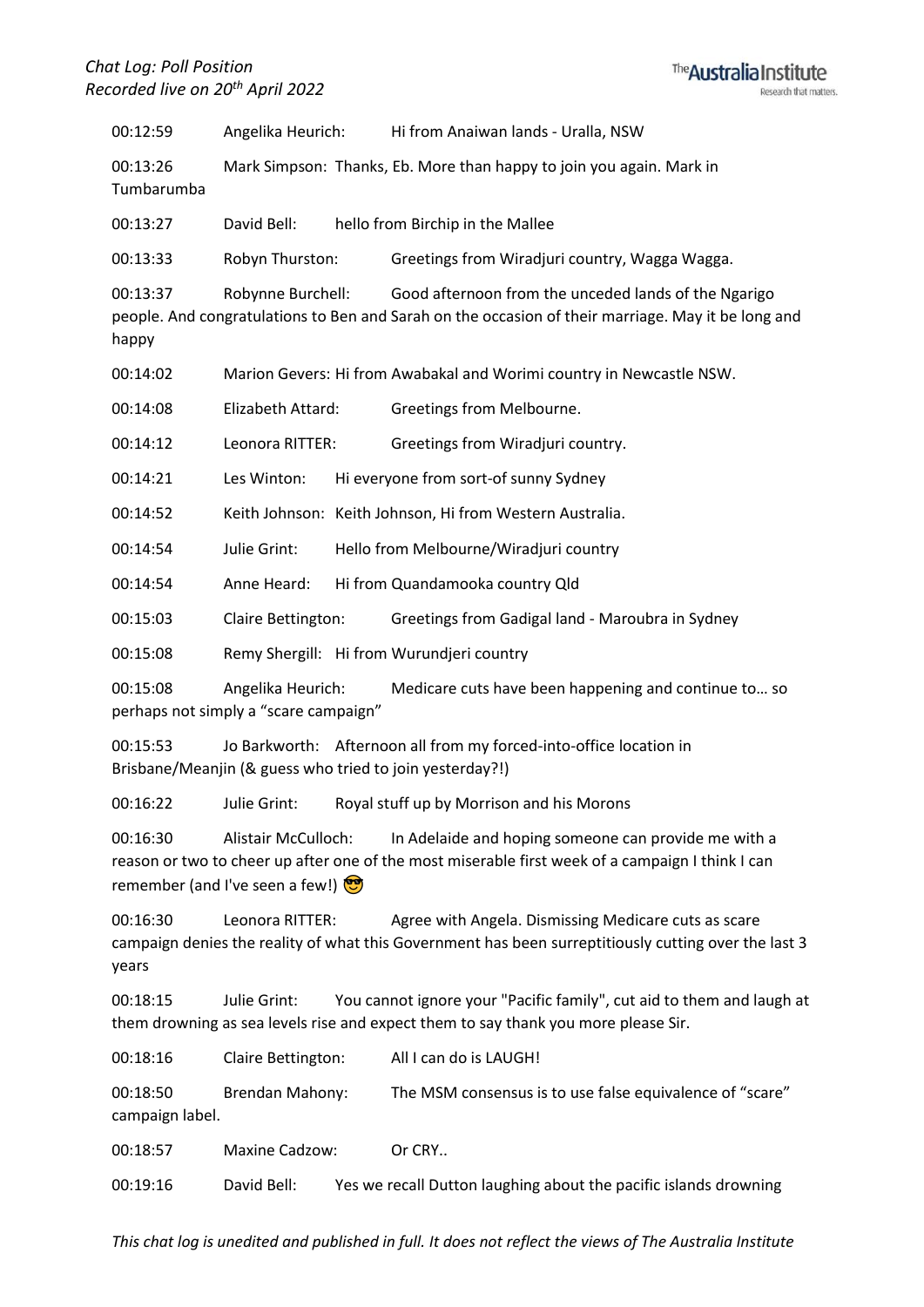00:19:32 Julie Grint: Submarine build has been promised to SA by the Libs at how many elections now?

00:19:43 Elizabeth robinson: Sovereignty is important. It was important for Ukraine!

00:19:56 Colin Roberts: Cronulla would nearly be under water as well.

00:20:33 Debra Mewett: He didn't answer that one, because he got a two part question and took the second

00:20:33 Colin Roberts: Pacific - Morrison in Hawaii again

00:20:35 Steve Blume: It's OK - the PM sent the Minister for the Pacific, who allowed the Samoan situation to develop, Zed Seselja, to fix it! Surely that's sufficient.

00:20:58 Philip Marchionni: labor at \$1.70

00:21:04 Julie Grint: The USA is sending a senior Dept of State Official

00:21:18 Colin Roberts: Considering the way wee treat their workers who come here it's understandable

00:21:40 Philip Marchionni: coalition at\$2.10. follow the money

00:21:42 Maxine Cadzow: How badly we need tea experts in foreign policy management

00:22:16 Robert Calvert: Seselja let this develop again Morrison and co: too little to late

00:22:46 Adrian Burn: Imagine what sections of the msm would say if thi s development had happened under a Labor govt

00:24:53 Steve Blume: Betting markets participants are >70% male. Female vote for LNP in 2019 was lowest ever. Do we think women see improvements in the last 3 years? Women & those under 40 will decide this election. Amd not in favour of the PM.

00:25:59 Cate Cooper: I'm just so impressed by the new voter registrations on Monday. 214 thousand!

00:26:03 Sue Masters: I am woman and I have seen any improvements in a decade.

00:26:18 Angelika Heurich: Agree, Cate

00:26:55 Tony Miller: Lots of ammo for Labor/Green/City independents to get Morrison on.

00:27:07 Paul Riordan: How does the undecided gender split compare w past elections

00:27:15 Cate Cooper: But I'm disappointed that the leaders debate will be aired on Sky tonight, and not on the ABC

00:27:51 Angelika Heurich: Tonights leaders debate "allegedly" has undecided voters in the audience… so let's see what they add to this.

00:27:52 Alistair McCulloch: @Cate. Totally agree.

00:28:29 Elizabeth Attard: Cate same here!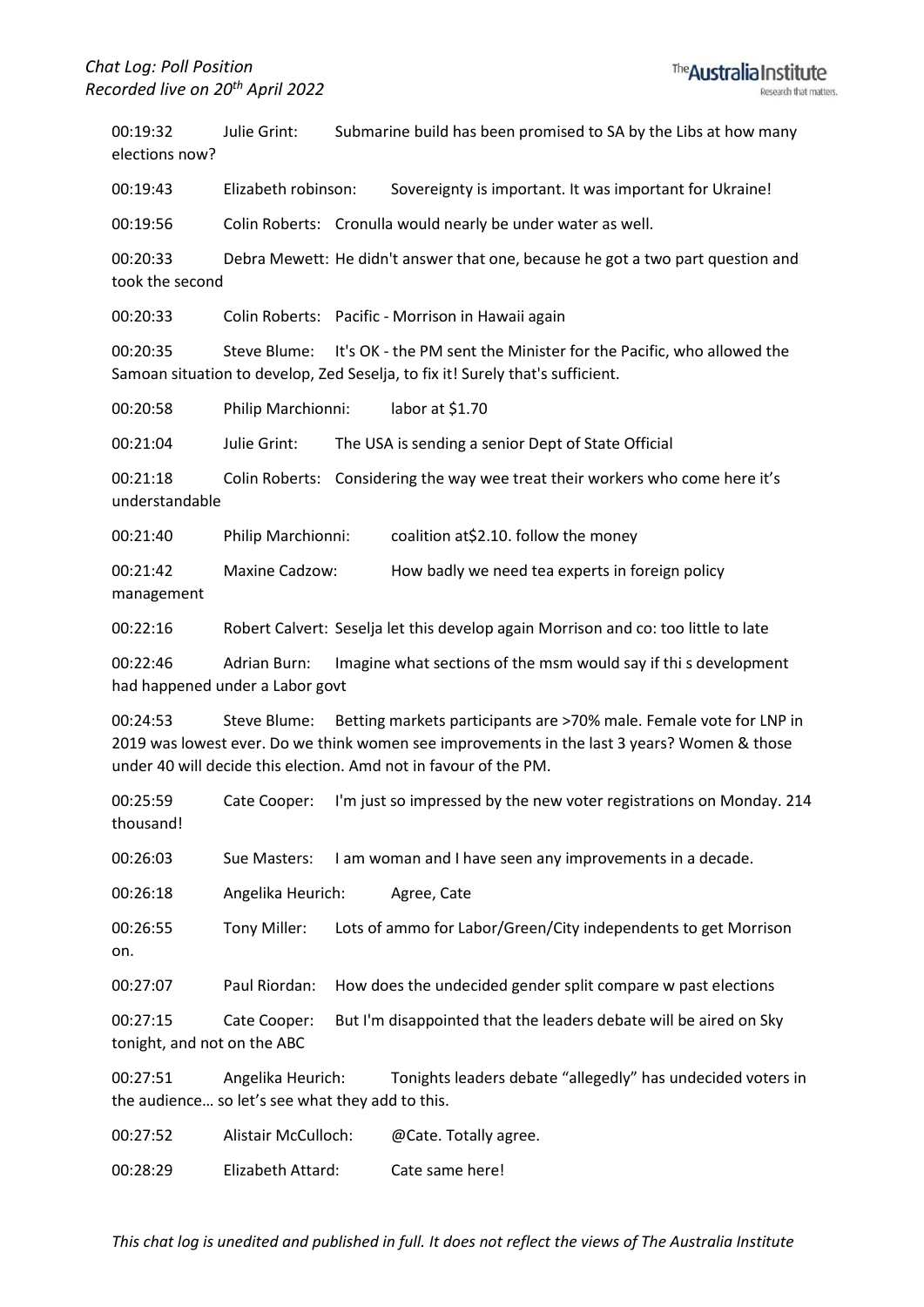00:28:34 Mal Padgett: I'm gobsmacked that so many women are undecided on Albo? Didn't that Womens Weekly shoot go viral?? Maybe that onion a white shirt with the sleeves rolled up should be the offical Labor poster?

00:28:40 Alan Coligado: Surprised that the percentage of females against Morrison isn't higher.

00:28:58 Cate Cooper: Me too Alan!

00:29:02 Yvette Skinner: Are the viewer on sky news more predominately male ? (Have never watched sky so have no idea)

00:29:10 Les Winton: I don't know how to get Sky on my TV, any clues welcome?

00:29:30 Yvette Skinner: Agree Alan

00:29:35 Jo Barkworth: The host claimed well researched undecided voters, and allegedly questions not known by participants in advance....but yes, who wil watch it?.

00:29:36 Julie Grint: Albo needs to have more women with him when making announcements. Tanya Plibersek, Senator Wong, Kristina Keneally, Sen Katy Gallagher, Linda Burney and others should be present at appropriate announcements & pressers.

00:29:44 HEATHER KJOLLER: Sky = pay TV in metro Free to air in regions??

00:29:59 Cate Cooper: Maybe that's the point. Air it on a right wing channel

00:30:07 Neil Herbert: @Julie - agree!

00:30:21 Angelika Heurich: That's correct, Heather… via Channel 10

00:30:34 Cate Cooper: Agree Julie

00:30:47 Julie Grint: Morrison has pissed of a lot of women with his bullying & misogyny

00:30:48 Russell Johnstone: So, no accident that most of the independents are female.....Just stating the obvious, sorry.

00:31:01 Robert Calvert: agree Julie ......but would rather see Tanya as Labor Leader

00:31:06 Les Winton: Oh dear, I don't have pay TV, I refuse to pay for poo.

00:31:10 Cate Cooper: Sorry, not sorry Russell!

00:31:28 Bill O'Connell: Albo needs to have policy experts with him at pressers … every time!!!!

00:31:59 Michael Cowan:I understand the debate tonight is a "town hall" with "undecided" voters putting the questions to the leaders.

00:32:03 Cate Cooper: Are you surprised that Labor doesn't have a female leader when you think about what happened to Julia Gillard

00:32:09 Sarah Julien: sky will probably put it on utube

00:32:35 Alan Coligado: I wonder if indecision really means indifference/disengagement.

00:32:44 Angelika Heurich: Yep, only 2 men standing for voices groups so far Russell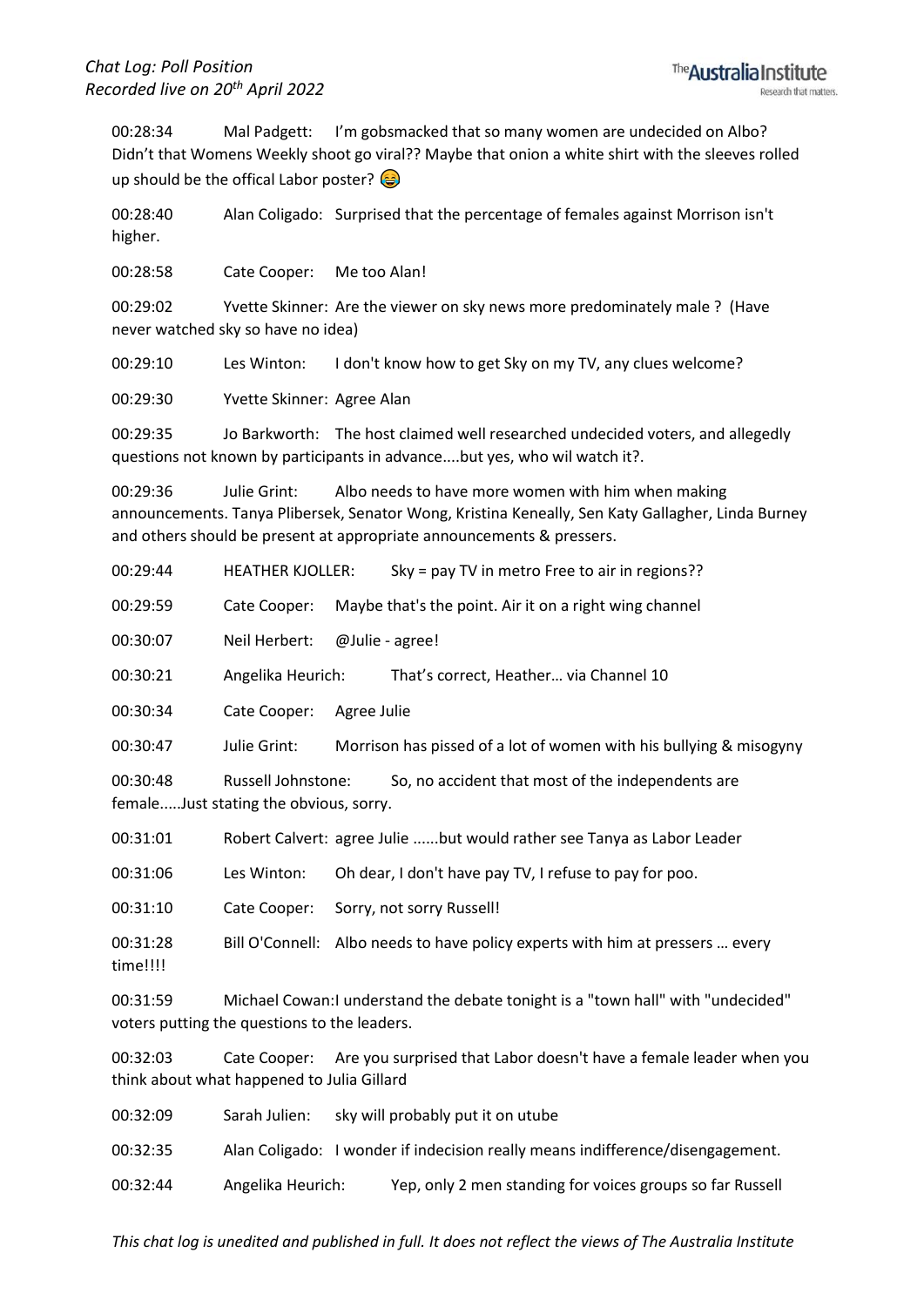## *Chat Log: Poll Position Recorded live on 20th April 2022*



00:32:51 Cate Cooper: I'd put money on that Alan

00:34:01 Russell Johnstone: I have a capable 23 yo daughter who once dreamed of a working to improve the world in politics....could not be les interested now.

00:34:18 Russell Johnstone: Less!

00:34:43 Cate Cooper: It's really not an appealing career choice for most women

00:34:55 Neil Herbert: Probably influenced by Covid back in Feb

00:35:03 Leonora RITTER: Not getting over excited about rational reasons for voting. Reasonably well educated friend going to vote Green because candidate smiles more than the others!

00:36:09 Maureen Corbett: Woman don't see any change possible as whatever happens we have to put up with a man.

00:36:31 Cate Cooper: Isn't it weird that people think the jobs wage growth / unemployment and interest rates are controlled by the government?

00:36:55 Di Wykes: Agree @Cate

00:37:07 Janet Hunt: Is there a gender difference in relation to care economy data?

00:37:23 Jo Barkworth: Wages are controled when comes to public service. Has a knock-on effect

00:37:27 Robert Calvert: Cate the myth is peddled shamelessly by the right

00:37:36 Sarah Julien: influenced by - not directly controlled

00:37:40 Angelika Heurich: Believe most of these are affected to some degree by policy decisions, Cate

00:37:44 Jo Barkworth: Been strictly controllled for years under LNP

00:37:48 Cate Cooper: if only we had better Civics education in schools

00:38:03 Brendan Mahony: Not weird at all, the government definitely control interest rates (RBA), high unemployment is a clear public policy aimed at keeping wage low

00:38:09 Kevin O'Dea: Libs have always been patronising towards our Pacific neighbours, they cut the aid early on, they have dismissed their concerns re climate change. Solomons switch to China is an inevitable outcome.

00:38:11 Robert Calvert: couldn't agree more

00:38:11 Jo Barkworth: VERY controlled in APS

00:38:14 Shirley Leitch: The jobseeker rate has a direct impact on wage rates for large numbers of workers

00:38:20 Russell Johnstone: Cate, how many of us understand how are Federation works? Laura Tingle's Quarterly Essays should be compulsory reading....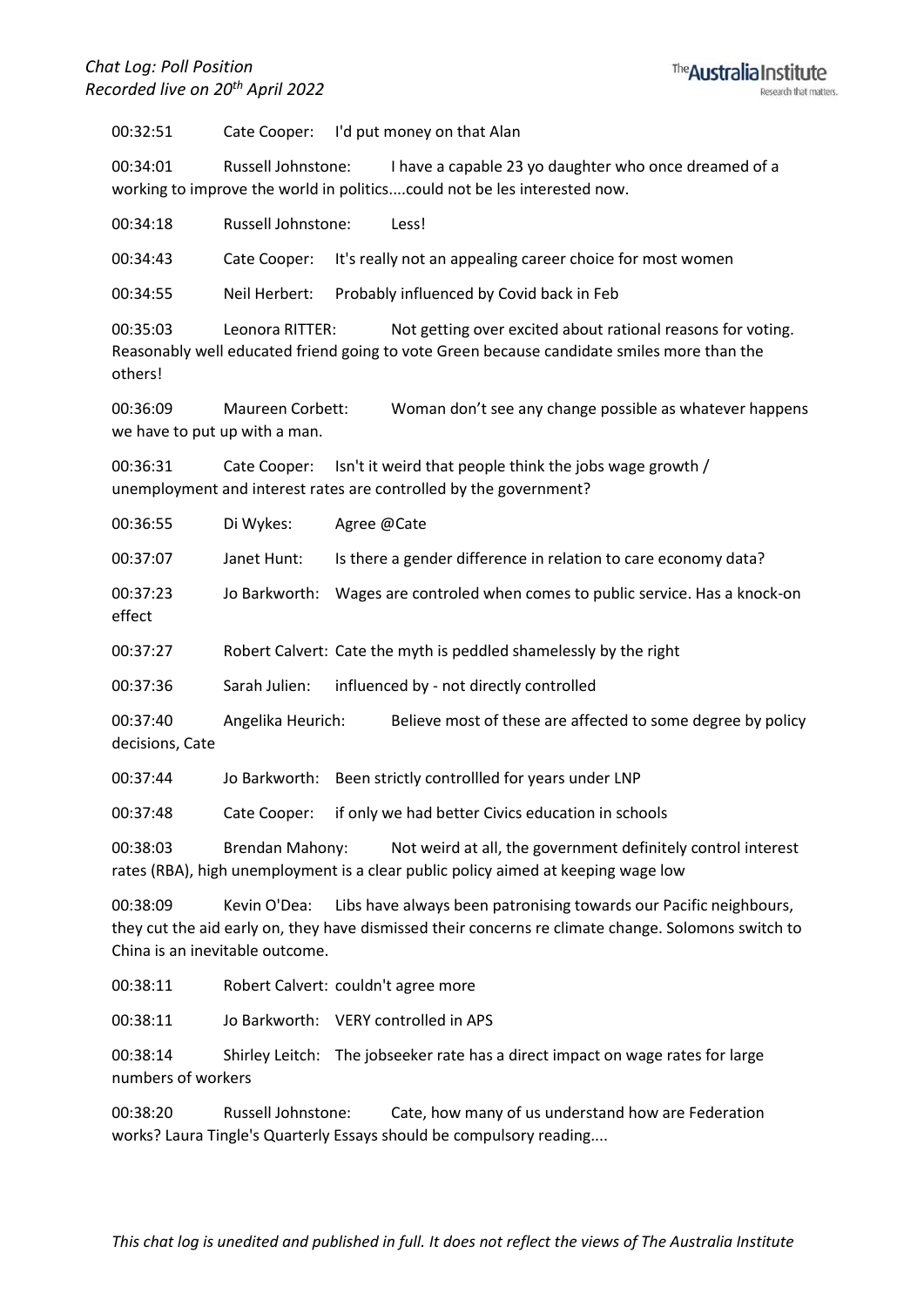

00:38:28 Michael Cowan:The economic management argument is also prosecuted in hindsight.

00:38:29 Cate Cooper: Which is lacking in the LNP Angelika

00:38:42 Leonora RITTER: Agree Cate - we have chaplains in schools, civics education at least as important…

| 00:38:56               | Angelika Heurich:<br>True, Cate                                                     |
|------------------------|-------------------------------------------------------------------------------------|
| 00:38:59               | RBA is independent from Government Brendan<br>Cate Cooper:                          |
| 00:39:10               | Jo Barkworth: esp as people STILL don'tkn                                           |
| 00:39:34               | Jo Barkworth: don't know how preferential voting works                              |
| 00:39:35<br>$\bigodot$ | Interesting the different characterisations of Government<br><b>Brendan Mahony:</b> |

00:40:31 Cate Cooper: Exactly Jo! We can decide our own preferences. I think How To Vote cards should be illegal

00:41:23 Sarah Julien: I like the how to vote cards as they help me know which parties are connected

00:41:27 Paul Loring: This video about How to use Preferential voting is well worth watching and sharing widely https://www.youtube.com/watch?v=bleyX4oMCgM

00:41:48 Robert Calvert: Labor cares....problem is the electorate cares less

00:41:51 Cate Cooper: Thanks for the link!

00:41:55 Jo Barkworth: Although I know they make a difference and us being at the booths makes a difference, I would rather there was no parties/candidates allowed at booths.

00:42:09 Leonora RITTER: I actually wonder if campaigning should be illegal. What if an election immediately followed the announcement and people voted on records rather than spin?

00:42:10 Steve Blume: RBA "independent" . . .  $\bigcirc$   $\bigcirc$  Look at those appointed. LNP in power for 19 of last 25 years. The rate still being at .1% when the market is pricing in 3% by 2023 & the long media silence from the Chair is telling.

00:42:14 Tony Miller: Cate in Tassie State Elections they are

00:43:08 Brendan Mahony: RBA independence is on the Pontius Pilate scale of hand washing

00:43:34 Jo Barkworth: An opposition doesn't have a record, but maybe they should just have to list in black and white their top 20 policies

00:43:43 Jo Barkworth: All parties

00:43:58 Eric Hunter: Can Pete tell us how much impact will the early voting numbers, expected to be the largest on record, might impact on the accuracy of current poll predictions?

00:44:05 Cate Cooper: Agree with both your points Jo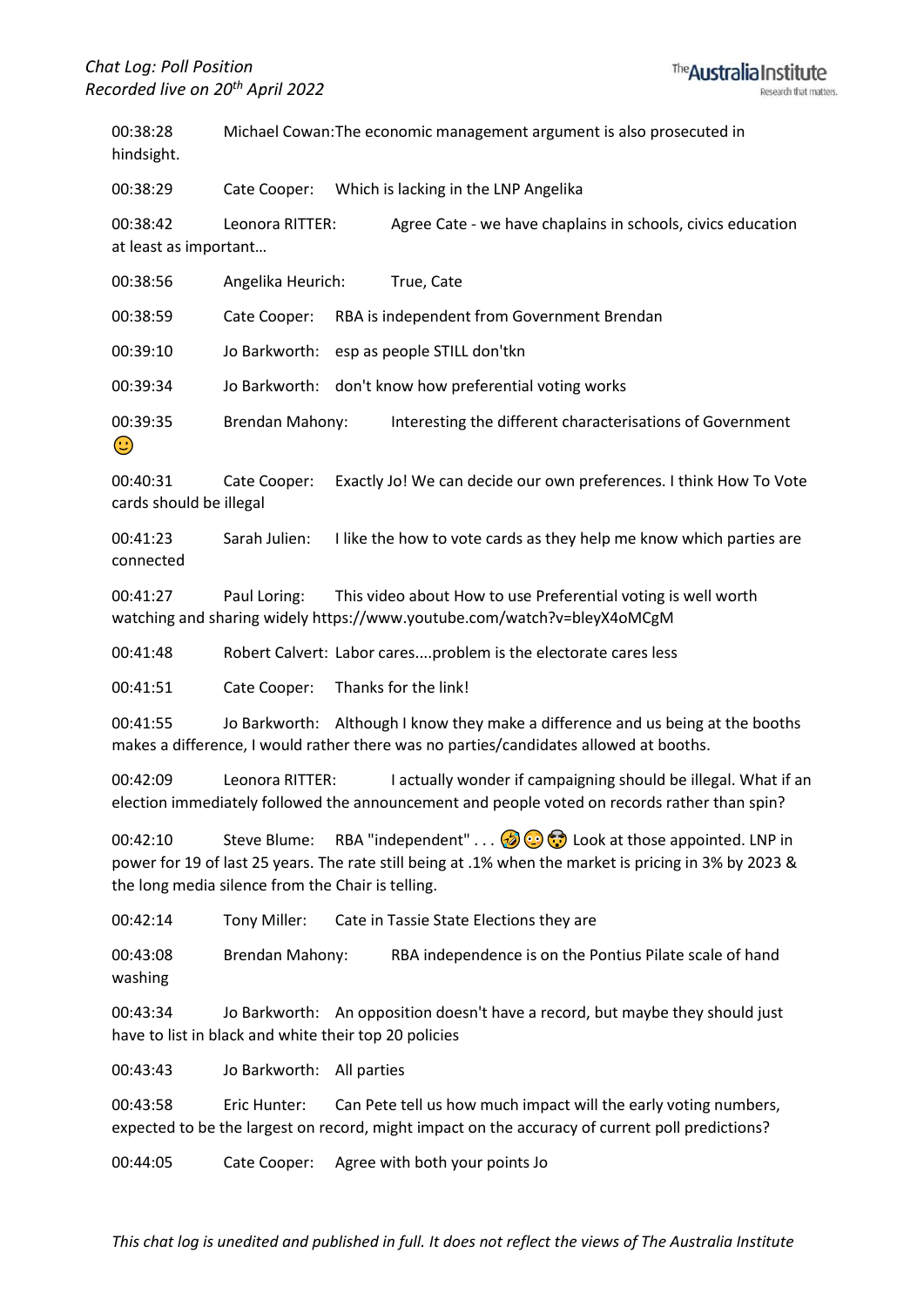

| 00:44:10                | Neil Herbert:   | Labor's policy platform can easily be googled                                                               |  |  |
|-------------------------|-----------------|-------------------------------------------------------------------------------------------------------------|--|--|
| 00:44:15                |                 | Bill O'Connell: But he has Murdoch and the Nine media helping him                                           |  |  |
| 00:44:28                |                 | Jane Nicholls: The rolling combine harvester spouting messages is spot on.                                  |  |  |
| 00:44:33                |                 | Jo Barkworth: And Greens $\circled{c}$                                                                      |  |  |
| 00:44:39                | Brendan Mahony: | Mass media advertising is too effective to allow to continue                                                |  |  |
| 00:44:51<br>campaigner. |                 | Alan Coligado: Morrison's record should negate whatever strengths he has as a                               |  |  |
| 00:45:21                | Julie Grint:    | Lets just list all of Morrison's FAILs!!                                                                    |  |  |
| 00:45:28                | Leonora RITTER: | Good point, Jo, but an Opposition could be judged on<br>positions taken in debates and policy without spin? |  |  |
| 00:45:34                | Julie Grint:    | Vaccine Fail                                                                                                |  |  |

| 00:45:39 | Neil Herbert: | https://www.alp.org.au/policies/ |
|----------|---------------|----------------------------------|
| 00:45:42 | Julie Grint:  | Quarantine Fail                  |

00:45:46 Steve Blume: Why is Labor modelling & reacting to the Presidential chest-banging campaign? As others have said Labor has a superior front bench, especially the women, the Labor pitch should be as a team. Albo should take at least 2 dats a week off & have the female ministers, but all eventually, carry all media.

| 00:45:57                               | Vince Taranto: Integrity fail |                                                  |                                                                  |  |
|----------------------------------------|-------------------------------|--------------------------------------------------|------------------------------------------------------------------|--|
| 00:46:03                               | Julie Grint:                  | Universities & International Students Fail       |                                                                  |  |
| 00:46:09                               | Julie Grint:                  | <b>Tourism Fail</b>                              |                                                                  |  |
| 00:46:18                               | Jo Barkworth:                 | Sadly, ALP have mostly voted with the Government |                                                                  |  |
| 00:46:18                               | Cate Cooper:                  | Women Fail                                       |                                                                  |  |
| 00:46:21                               | Leonora RITTER:               |                                                  | Women outside Parliament House fail                              |  |
| 00:46:22                               | Sarah Julien:                 |                                                  | I would like to see lies considered false advertising and banned |  |
| 00:46:25                               | Neil Herbert:                 |                                                  | @Steve - agree that shadow ministry should be more used.         |  |
| 00:46:25                               | Cate Cooper:                  | Aged care Fail                                   |                                                                  |  |
| 00:46:33                               | <b>Maureen Corbett:</b>       |                                                  | Hospitals fail                                                   |  |
| 00:46:33<br>everyone in liquid cow poo | Russell Johnstone:            |                                                  | Not a combine harvester, but more like a fire hose drowning      |  |
| 00:46:36                               |                               |                                                  | Vince Taranto: Progressive taxation fail                         |  |
| 00:46:42                               | Julie Grint:                  |                                                  | Australians stranded OS fail. Still stranded btw                 |  |
| 00:46:56                               | Jo Barkworth: Agree Russell   |                                                  |                                                                  |  |
| 00:47:02                               | Cate Cooper:                  |                                                  | Solomon Islands and China Fail                                   |  |
|                                        |                               |                                                  |                                                                  |  |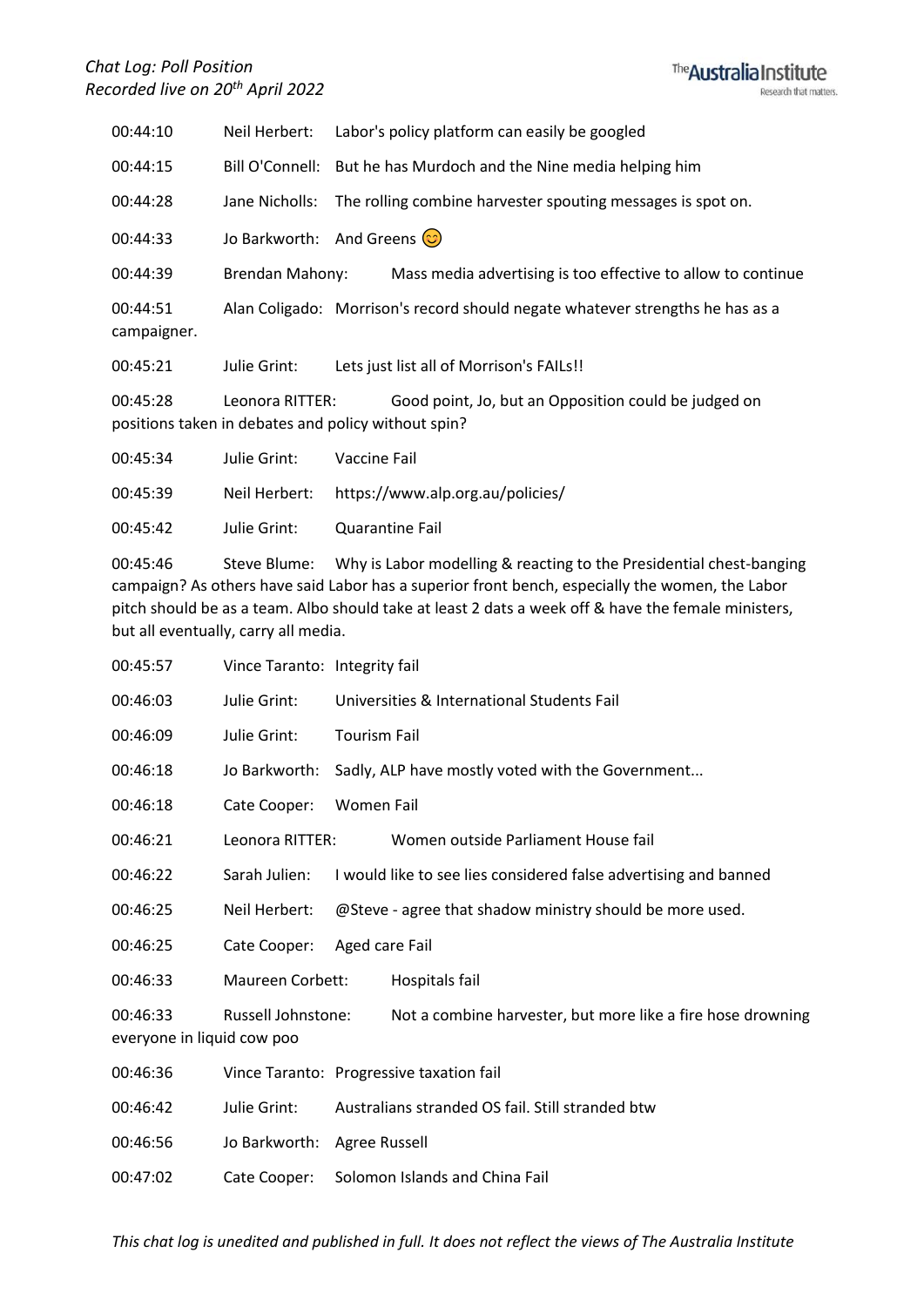00:47:08 Claire Bettington: How can anyone with such a rotten record of total incompetence on almost everything still expect to be elected? It's staggering!!

00:47:17 Robert Calvert: Combine harvester....grim reaper!

00:47:36 Jo Barkworth: Floods fail

00:47:37 Lindsay FERGUSON: Morality, integrity, strategy, forward planning, courage bloody big FAIL

00:47:37 Vince Taranto: Leppington Triangle fail

00:47:43 Vicki Hildebrand: I'd love to see debates on different policy areas between govt ministers and their counterparts in the shadow ministerial positions

| 00:47:51                | Julie Grint:                                    | Childcare Fail                                                                 |  |  |
|-------------------------|-------------------------------------------------|--------------------------------------------------------------------------------|--|--|
| 00:47:52                |                                                 | Darryl Fallow: So many fails - the Coalition does not deserve to be governing. |  |  |
| 00:47:55                |                                                 | NICOLA CARD: Climate action blocker, fossil fuel supporter and benefactor      |  |  |
| 00:48:00                | Les Winton:                                     | Total government fail!                                                         |  |  |
| 00:48:01                | Cate Cooper:                                    | Nice Idea Vicki                                                                |  |  |
| 00:48:05<br>staggering? | Leonora RITTER:                                 | Australian tolerance of incompetence is frighteningly                          |  |  |
| 00:48:13                | Julie Grint:                                    | Defrauding the Commonwealth by Ministers                                       |  |  |
| 00:48:14                | Vince Taranto: Climate fail                     |                                                                                |  |  |
| 00:48:29                | Cate Cooper:                                    | <b>Truth Fail</b>                                                              |  |  |
| 00:48:41                |                                                 | Jo Barkworth: Definitely, Vince and Cate                                       |  |  |
| 00:48:41                | Eric Hunter:<br>and large and afraid of change. | Claire. It's because we are a conservative, unimaginative country by           |  |  |
| 00:48:46                | Julie Grint:                                    | Fraud whitewashed by calling them "rorts".                                     |  |  |

00:49:05 Vince Taranto: Bushfire / flood fail

00:49:34 Marcus Adamson: Well said, Steve B. Labor are not utilising their women well enough, while Collins was excellent yesterday at the Press Club against Littleproud. Yes, where the hell is Keneally and also too, Plibersek?

| 00:49:39 | Julie Grint:                   | #Morrisonisa Failure                     |
|----------|--------------------------------|------------------------------------------|
| 00:49:39 |                                | Keith Johnson: Whole of Government FAIL. |
| 00:49:47 | Alan Coligado: Aged care fail. |                                          |
| 00:49:49 | Julie Grint:                   | #LNPDisgrace                             |
| 00:49:54 | Julie Grint:                   | #LNPFailure                              |
|          |                                |                                          |

00:49:59 Russell Johnstone: Democracy under pressure across the globe....are we also heading toward autocracy?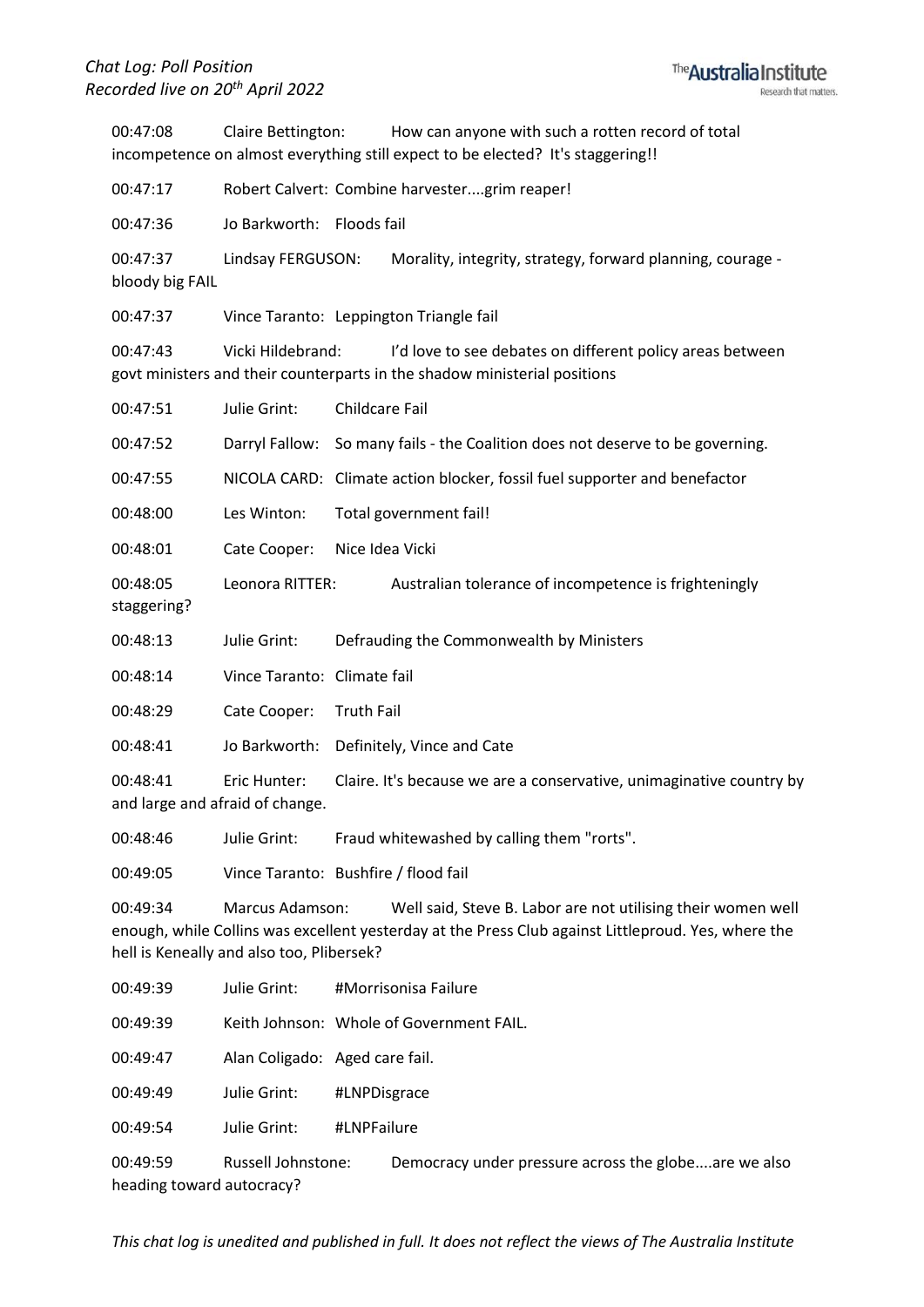00:50:00 Darryl Fallow: Agree about the double pox on major parties!

00:50:50 Vince Taranto: Porter "blind trust" fail

00:50:59 Angelika Heurich: I really can't see Morrison being capable of negotiating with cross benchers in a minority/hung parliament situation.

00:51:27 Neil Herbert: \*nods\*

00:51:59 Tony Simons: Like Abbott and his big feet on the table "negotiating" with Windsor and Oakshot

00:52:15 Richard Tuffin: as always, Kathrine speaks the truth here about why the press are mostly covering the major parties

00:52:52 Maureen Corbett: Morrison is not a valid candidate as he takes his instructions from a God who seems to have no objection to humanity becoming extinct!

00:52:53 Robert Calvert: Angelika....the Teal independents are largely disaffected conservatives so it leaves that a real possibility

00:52:55 Marcus Adamson: He has said he won't Angelika, but then he will of course (as with Abbott) if it means him staying in government.

00:53:03 Jo Barkworth: BIG question. Where are we all going if Morrison gets in again??

00:53:23 Alan Coligado: NZ.

00:53:31 Darryl Fallow: @Angelika - Morrison is said "No deals" - but I agree, I can't see him negotiating in a hung parliament. His approach is largely my way or the highway.

00:53:34 Bill Ronald: How does 2PP line up with "winning seats". Surely with the Teal candidates the total seats not 2PP will be the determinator?

00:53:48 Angelika Heurich: Possibly, Robert, but only if Morrison was willing to accede to the calls for climate policy, integrity etc etc

00:53:58 Robert Calvert: Alan just get Adhern to move here

00:54:00 Tony Miller: To T. Simmons. I loved it when Oakshot made the Media wait as he had agreed with Windsor that he should make the announcement.

00:54:01 Bill & Mary Bush: Peter Martin in todays' CT reports Melbourne Uni Research that the rate of inflation and rate of unemployment are the two eConomic variables that have predicted federal election results since 1901 and thus predict a Coalition victory. What is your take?

00:54:01 Russell Johnstone: Ouch Maureen!

00:54:47 Vicki Hildebrand: He just can't get in again...I have more faith in the electorate than that. Instead of listing fails we should list successes…I'll start…ummmm….

00:54:57 Maureen Corbett: If the media gave more time to the independents and minor parties the electorate would start to understand the preferential system and the importance and effectiveness of small party/independent presence in Gov.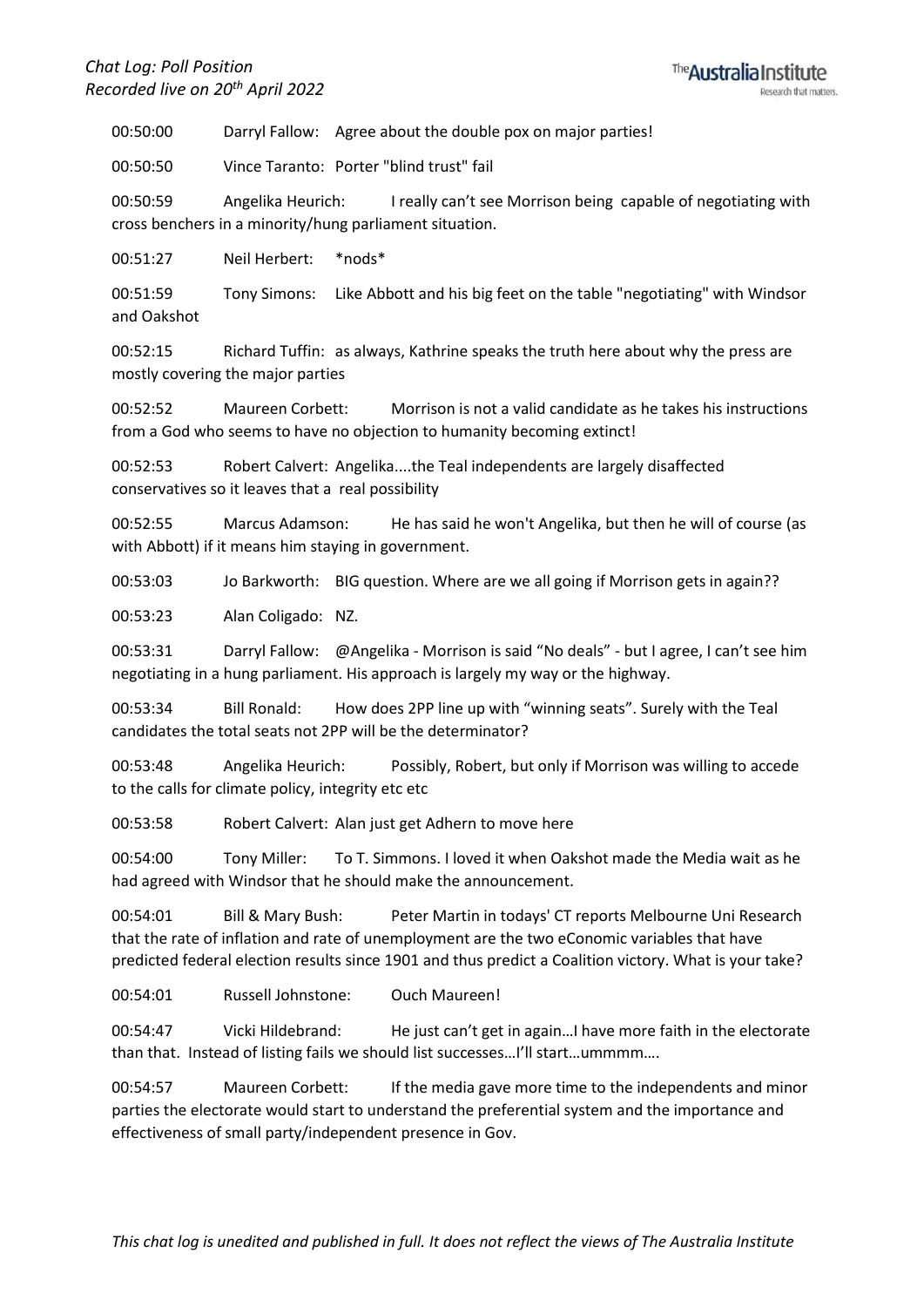00:54:59 Leonora RITTER: No Labor candidate nominated yet in Calare, but an impressive independent in Cate Hook. I think Independent positions on climate and integrity mark them as significantly out of step with current LNP.

| 00:55:06                 | Isabel Prone:                 |               | agree Maureen                                                     |
|--------------------------|-------------------------------|---------------|-------------------------------------------------------------------|
| 00:55:41                 | Maureen Corbett:              |               | Sorry. I was serious. I apologise!                                |
| 00:55:49                 | Jo Barkworth: Thanks, Kathryn |               |                                                                   |
| 00:55:58                 | Elizabeth robinson:           |               | Totally agree with the Greens                                     |
| 00:56:11                 | Cate Cooper:                  | I'm a Greenie |                                                                   |
| 00:56:28                 | Elizabeth robinson:           |               | Me too!                                                           |
| 00:56:37<br>resonating.  | John Linn:                    |               | Doorknocking for Greens. Dental and Mental Health really          |
| 00:56:45<br>policy more. | Darryl Fallow:                |               | Impressed with Adam Bandt at the Press Club - we need to discuss  |
| 00:57:06                 | Maureen Corbett:              |               | Jackie is not a candidate                                         |
| 00:57:14                 | Cate Cooper:                  |               | That's great to hear John                                         |
| 00:57:28                 | Jo Barkworth:                 |               | Absolutely. Journos asking non-questions should be banend         |
| 00:57:32                 | Jo Barkworth:                 | banned        |                                                                   |
| 00:57:49                 | John Linn:                    |               | Grass roots campaigning seems to impress people in my experience. |
| 00:58:08                 | Cate Cooper:                  |               | And the greens should be in the leaders debate                    |
| 00:58:09                 | Angelika Heurich:             |               | It's very powerful, John                                          |
| 00:58:26                 | jennifer manson:              |               | It would be a great pity of Xenophon's return means the loss      |

of Rex Patrick, as he's spoken up about some really important national issues.

00:58:26 Steve Blume: The Independents could not do a deal with LNP. But as happened in 2010-2013 they need not form any coalition with Labor. They need only to guarantee supply (Budget) and then insist on their top five issues climate change , integrity etc at the top. They each have a permanent conscience vote on all other matters. In effect they could make Labor do what Labor supporters want them to do! They are far removed from Nationals/ QldLNP.

00:58:43 John Linn: agree Jennifer

00:58:48 Alistair McCulloch: I think Senator Rex is much better than was Xenophon (although I had a lot of time for Nick) and fear he will lose because of the latter's entry to the scene.

00:59:02 Russell Johnstone: Agree Alistair

00:59:10 Jo Barkworth: If we don't fix climate change, nothing else matters!

00:59:13 Stephen Pritchard: The combination of Greens with some Teals in the new parliament (hopefully) could be a new 'force for good' in taking action to address climate change.

00:59:23 Cate Cooper: That's the truth Jo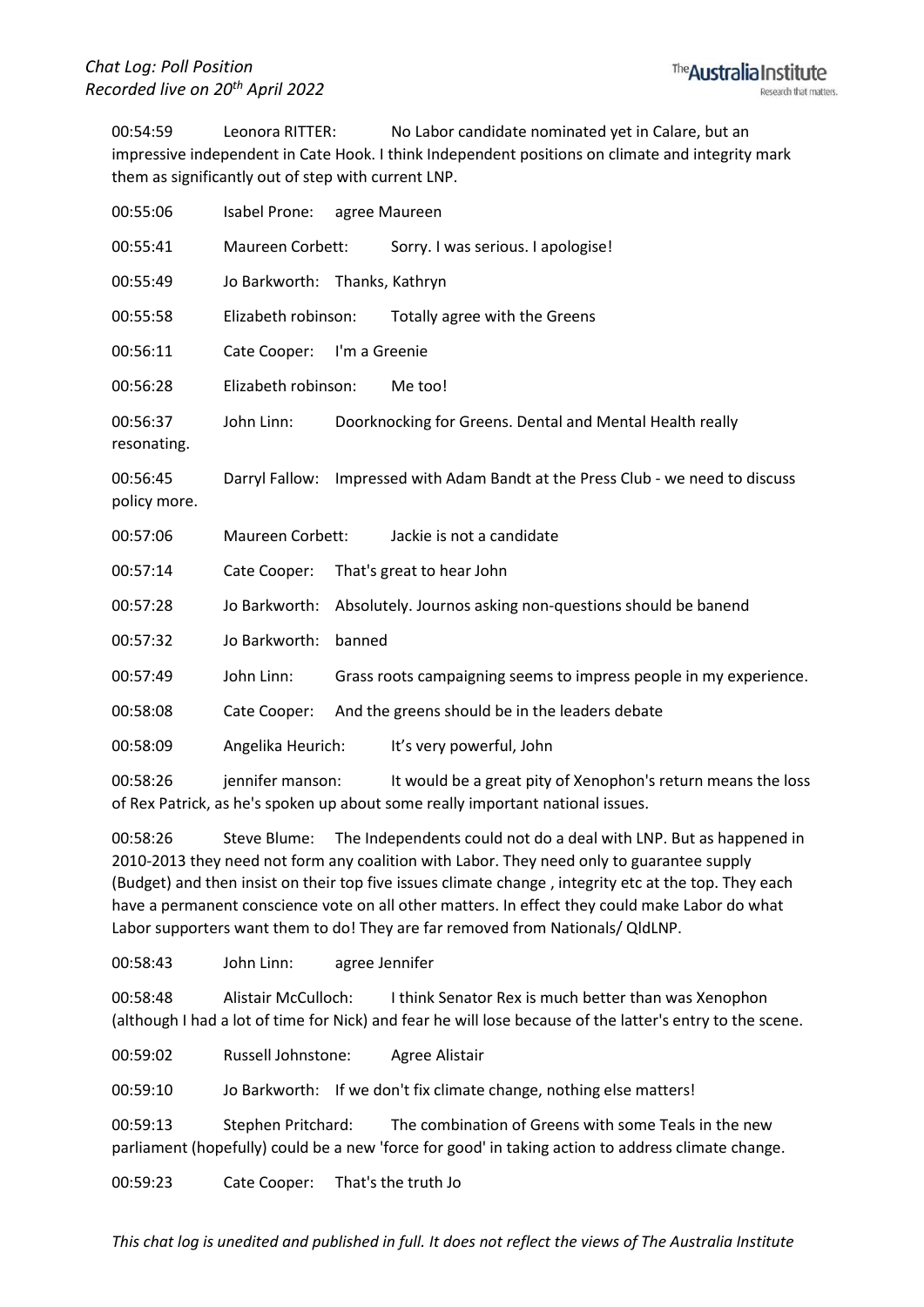00:59:24 Marcus Adamson: To quote Keating, "God help us" if PHON get the balance of power in the "unrepresentative swill" house!

00:59:24 Isabel Prone: agreed Jo 00:59:25 Darryl Fallow: Steve Blume - Agree with your sentiments absolutely!! 00:59:42 Steve Blume: Greens sit at around 10% nationally after 30 years. Hit 16% in 2007 high point. They should focus on Senate seats. 00:59:44 Elizabeth robinson: Agree Jo. 00:59:45 Russell Johnstone: Green vote with young voters may make a huge difference? 00:59:47 Robert Calvert: RexPatrick has been a voice of reason and ethics 01:00:17 Jo Barkworth: Xenophon has had his day

01:00:19 Cate Cooper: rex Patrick is definitely #1 on FoI requests

01:00:36 Anne Heard: Queries came from Alan "nuclear" Finkel about Labor's costs......

01:00:53 Darryl Fallow: Rex Patrick is good value - I can't vote for him, but I hope he is returned.

01:01:04 Kenneth Duffield: The Greens might be nice people but they're terrible politicians. Our Climate change position is down to their righteousness.

01:01:17 Steve Blume: Note that an unchanged Labor could easily see independents run successfully in its seats too in a future election.

01:01:23 Robert Calvert: power prices are already surging due to manipulation by the coal powered stations, plus their unreliability

01:01:42 Darryl Fallow: YES to anyone who will do anything on vehicle emission standards!!

01:02:00 Russell Johnstone: "all models are wrong....some are useful"

01:02:02 Jo Barkworth: and gas prices hardly delivering lower prices as promised.....

01:02:03 Anne Heard: And yet, there remains the cost of doing nothing.

01:02:31 Cate Cooper: The biggest cost of all Anne

01:02:34 Steve Blume: https://theconversation.com/australians-could-have-saved-over-1 billion-in-fuel-if-car-emissions-standards-were-introduced-3-years-ago-117190

01:02:37 Darryl Fallow: @Robert Calvert - Electricity prices also rising due to use of gas and rising gas prices on world markets

01:02:49 Robert Calvert: Anne ...yes greater than anything

01:03:07 Pamela Collett: Greens are doing very well as administrators and politicians in the **ACT** 

01:03:42 Robert Calvert: Darryl yes more gas because coal is both failing and also manipulated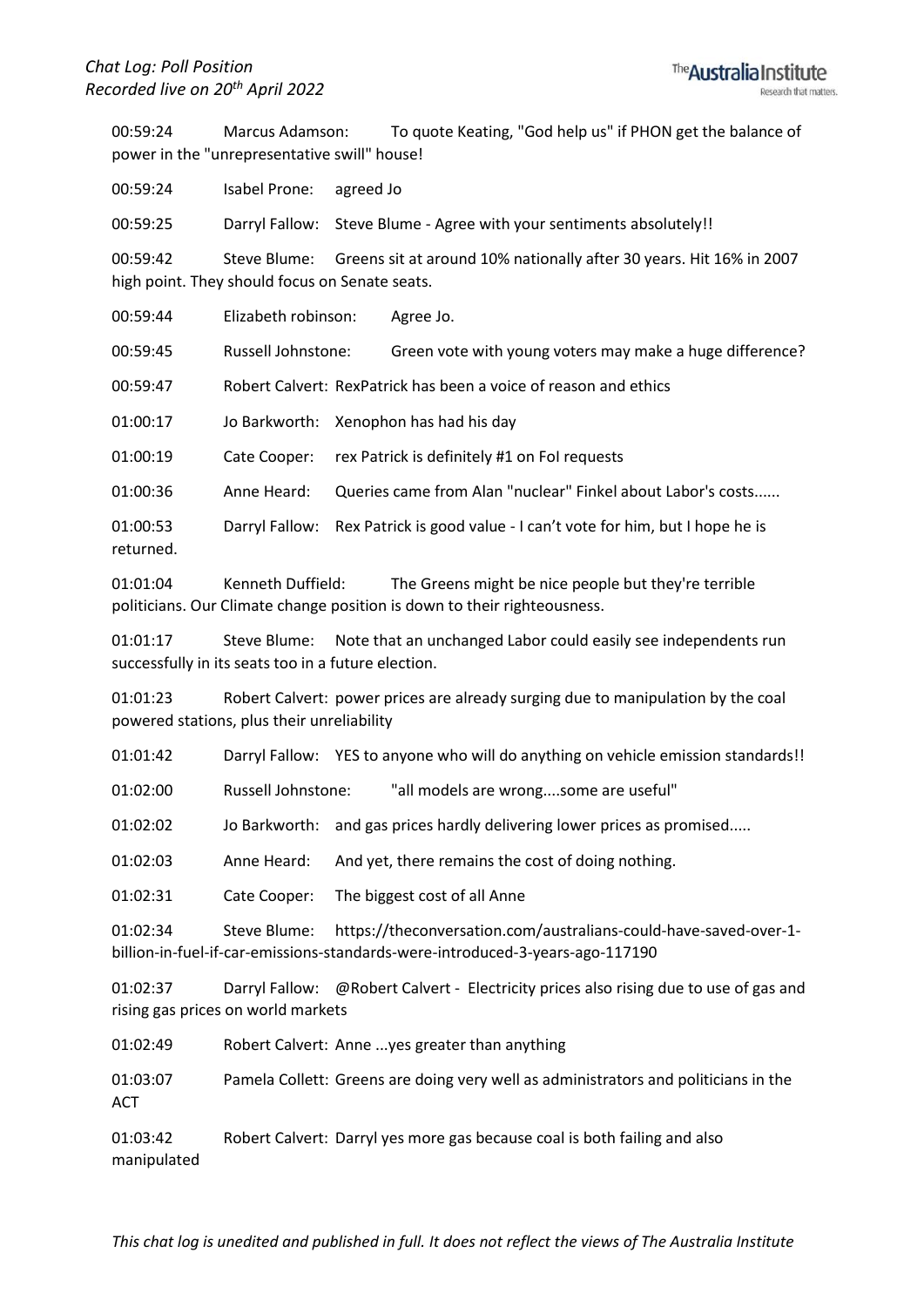01:03:54 Marion Jacka: So terrible it is not an issues election-next few years are so crucial especially in relation to climate change.

01:03:55 Cate Cooper: If only Labor would end it's support for Fossil Feuls 01:03:57 Steve Blume: https://johnmenadue.com/privatisation-and-the-hollowing-out-ofmedicare/

01:04:02 Cate Cooper: \*fuels

01:04:17 Russell Johnstone: Exactly how I feel Peter....

01:04:26 John Linn: mobilise peeps every conversation counts

01:04:33 Anne Heard: \* fools, Cate.

01:04:33 jennifer manson: Sorry PC. Disagree completely, as they appear to be controlled by the right wing Labor chief minister

01:04:47 Claire Bettington: It's a real rollercoaster - my emotions are alternately elated & depressed.

01:04:55 Robert Delves: Greens carbon package agreement with Gillard was brilliant involved compromises but all parties worked well to create a sensible bill

01:04:56 Pauline Brown: I hope you're advising Labor Peter!

01:05:05 Pamela Collett: Check out their record. Lots of info about what they are achieving even when there is disagreement with Labor

01:06:12 Paul Loring: If you want friends and others to think about how to vote, get them to watch this video, it is very funny and demonstrates how humour can often inform https://www.youtube.com/watch?v=bleyX4oMCgM

01:06:16 Alan Coligado: It seems unfair that all that has happened (or not) over the past 3 years at least gets thrown out the narrow window of an election campaign.

01:06:38 Eric Hunter: The old line is "How much wood does a woodchuck chuck"

01:06:55 Russell Johnstone: Is the Trans in sports issue one that is from a US playbook?

01:07:19 Cate Cooper: Targeting your suburban Netball players in seats other than Warringah?

01:07:21 Stephen Pritchard: Cate Cooper - you are so right about Labor's support for fossil fools (oops! - fuels).

01:07:24 Anne Heard: Leave these folks alone! Tiny numbers and entitled to privacy. I was knocked over by many very large females on the netball court...

01:07:30 Pamela Collett: Greens are the ethical alternative to get money out of politics

01:07:49 Elizabeth robinson: Agree Pamela

01:07:49 Cate Cooper: For sure Pamela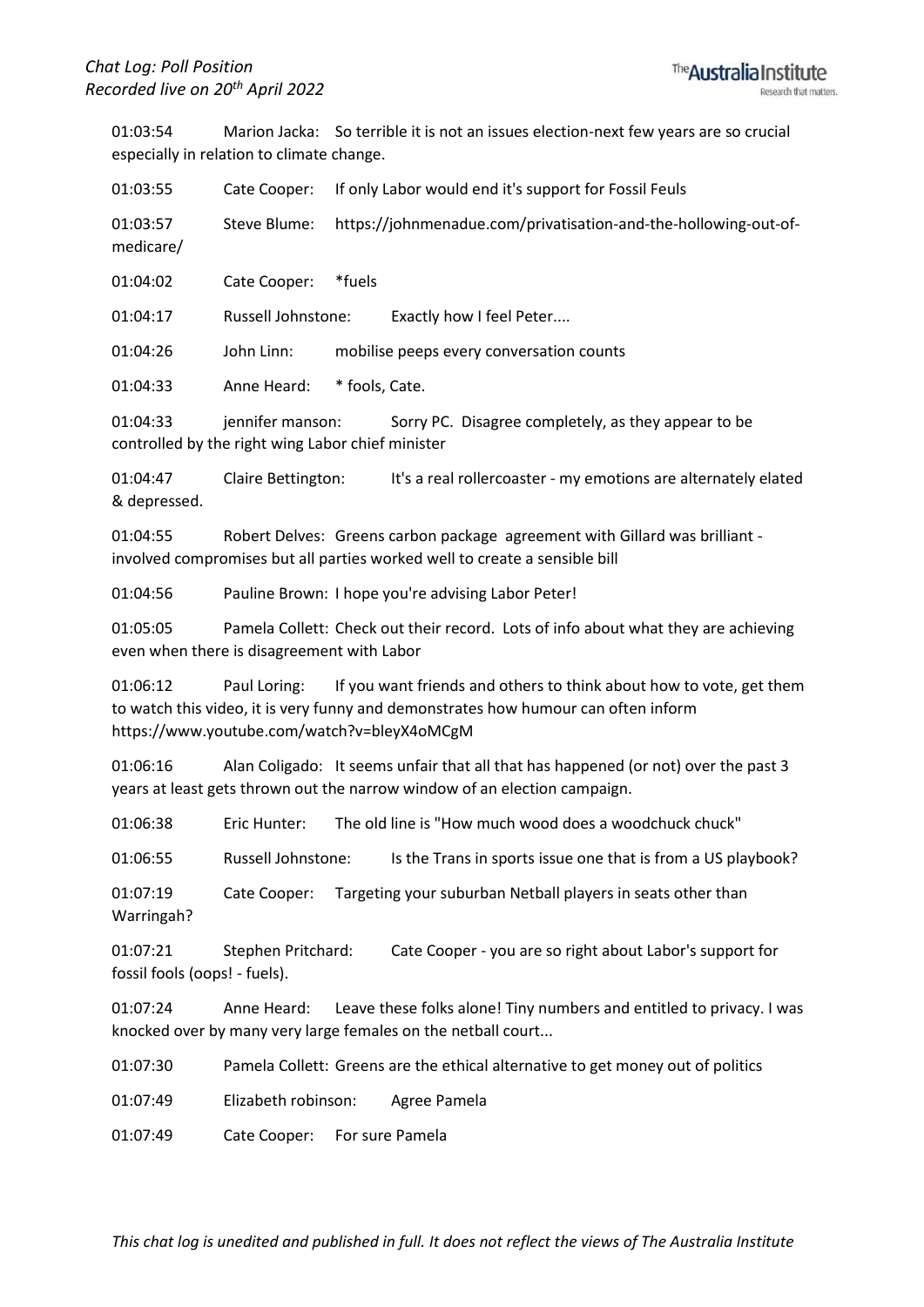01:07:50 Russell Johnstone: Thought to be a way of wedging the entire debate about gender...including same sex marriage

01:07:57 Steve Blume: https://en.m.wikipedia.org/wiki/Junior\_Woodchucks

01:08:07 Michael Cowan:The SBS "Insight": program had transwomen sports as the issue last night.

01:08:11 Shaz Gerchow: Trans people, please. Not just "trans"

01:08:12 Claire Bettington: He really is a POS.

01:08:41 Leonora RITTER: Good response from Zali that sports all have their own governing bodies and this isn't really a Federal Government issue.

01:08:48 Russell Johnstone: Apologies Shaz

01:08:58 Anne Heard: Of course he backs off, KM. It's only about votes.

01:09:00 Cate Cooper: Yes, Leonora

01:09:21 Graeme Tychsen: Threshold is that federal ALP needs someone like the new SA Premier. There are many Australians for whom the 21 result will not matter. See Richard Denniss.

01:09:52 Jake Wishart: Yes Shaz "trans people" or "trans people's rights" would be good, not just "trans" thanks.

01:09:56 Cate Cooper: Malinukas is/was pre fossil fuels

01:10:04 Claire Bettington: Oh come on, she's a Pentecostal, like him: he's planning a theocracy. Haven't you heard of the US "Seven Mountains Mandate"?

01:10:36 John Linn: Claire Chandler and Deves the acceptable faces of bigotry

01:11:08 Graeme Tychsen: Australia is wall to wall sadness - see the snuffed out beacons that lived shortly in the 1960s.

01:11:09 Steve Blume: He has a majority of 1. Must hold ALL seats & win 2 to govern!

01:11:26 Robert Calvert: The George Landis line ....entitled to be bigoted

01:11:30 Graeme Tychsen: Steve he will do it based on what many Australians are like.

01:11:40 Anne Heard: Liberal Party NSW Director still lives inside that PM body.

01:12:14 Angelika Heurich: Morrison definitely appears to be walking away from the moderates and now the Christian Lobby is attacking those who crossed the floor on the religious "freedom" bill

01:12:31 Graeme Tychsen: Yes Anne it is all about personal responsibility see the findings of the royal commission on disability for mainstream.

01:12:46 Russell Johnstone: And the mental health fall out....

01:12:52 Cate Cooper: Clap clap clap clap

01:12:52 Leonora RITTER: Thank you all for a discussion full of substance rather than froth.